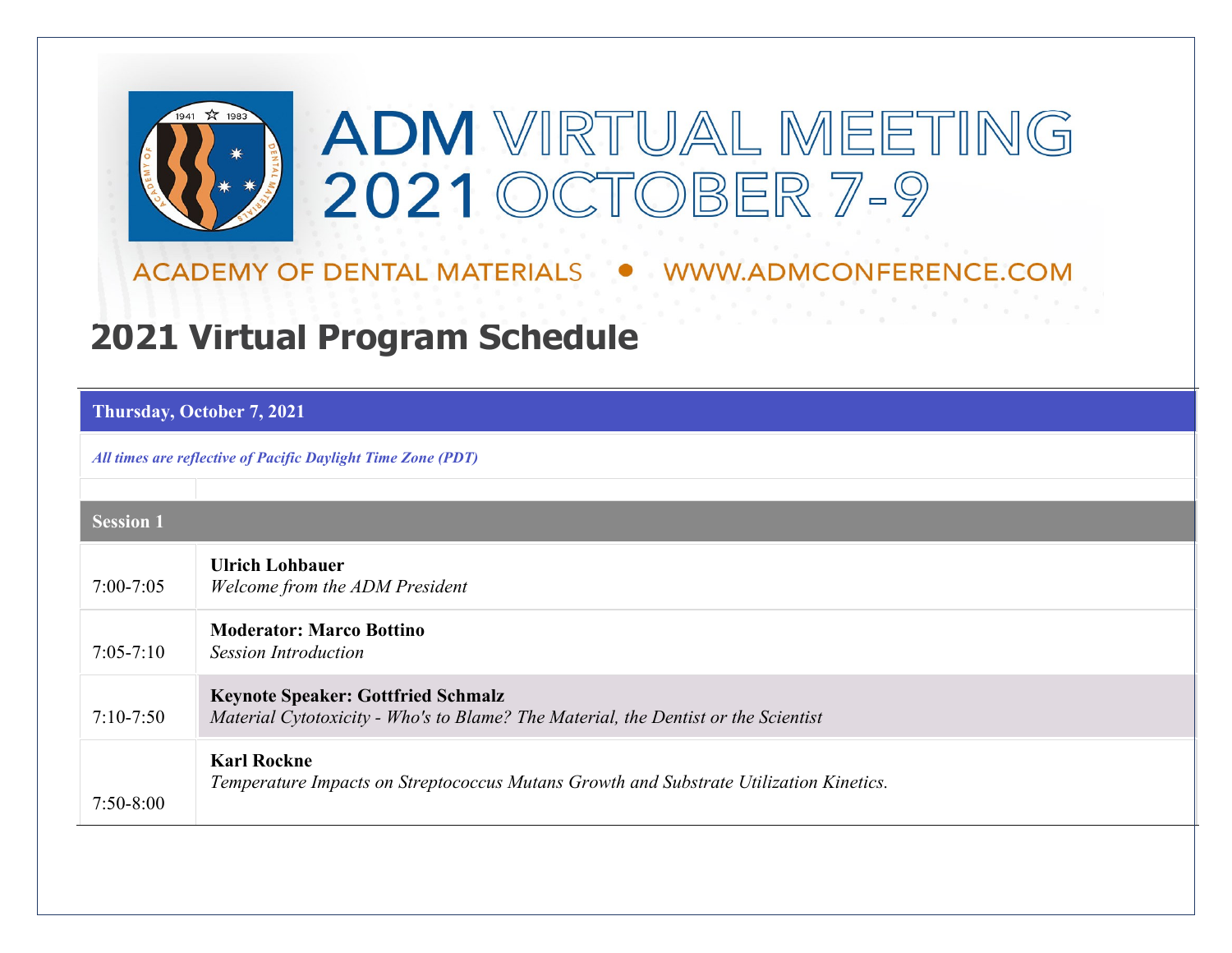|                  | E. OBrien 1, K. Mondal 1, C. C. Chen 2, J. L. Drummond 3, L. Hanley 2, K. Rockne 1* (1 Dept of Civil, Materials, and<br>Environmental Engineering, 2 Dept of Chemistry, University of Illinois at Chicago, Chicago, USA, 3 JLD Consulting, USA).                                                                                                                     |
|------------------|----------------------------------------------------------------------------------------------------------------------------------------------------------------------------------------------------------------------------------------------------------------------------------------------------------------------------------------------------------------------|
|                  | <b>Nileshkumar Dubey</b><br>Antimicrobial and Angiogenic Hybrid Scaffold for Regenerative Endodontics                                                                                                                                                                                                                                                                |
| $8:00 - 8:10$    | N. Dubey 1,2*, J.S. Ribeiro 1, J.A. Ferreira 1, J. Xu 1, E.A. Bordini 1, L. Qu 1, L. Mei 3, A. Schwendeman 3, M.C. Bottino 1 (1)<br>School of Dentistry, University of Michigan, Ann Arbor, USA; 2 Faculty of Dentistry, National University of Singapore,<br>Singapore; 3 College of Pharmacy and Biointerfaces Institute, University of Michigan, Ann Arbor, USA). |
| $8:10-8:40$      | <b>Live Question &amp; Answer Session</b>                                                                                                                                                                                                                                                                                                                            |
| 8:40-9:00        | Break - Please visit Poster and Exhibit Halls                                                                                                                                                                                                                                                                                                                        |
|                  |                                                                                                                                                                                                                                                                                                                                                                      |
| <b>Session 2</b> |                                                                                                                                                                                                                                                                                                                                                                      |
| $9:00-9:05$      | <b>Moderator: Jeff Stansbury</b><br><b>Session Introduction</b>                                                                                                                                                                                                                                                                                                      |
| $9:05-9:45$      | <b>Keynote Speaker: Linda Wang</b><br>Recipe for Successful Bonding Interface? Revisiting Old Parameters to New Directions Regarding Materials and Substrates<br>Particularities                                                                                                                                                                                     |
|                  | <b>Jasmin Koldehoff</b><br>Water and Protein Content Influence Creep Behavior In Dental Enamel                                                                                                                                                                                                                                                                       |
| $9:45-9:55$      | J. Koldehoff* 1, Mi.V. Swain 2, G.A. Schneider 1 (1 Institute of Advanced Ceramics, Hamburg University of Technology,<br>Hamburg, Germany; 2 Faculty of Dentistry, University of Sydney, Sydney, Australia and Biomechanics and Biomaterials Lab,<br>Don State Technical University, Rostov-On Don)                                                                  |
| $9:55 - 10:05$   | <b>Leila Nasiry Khanlar</b>                                                                                                                                                                                                                                                                                                                                          |
|                  |                                                                                                                                                                                                                                                                                                                                                                      |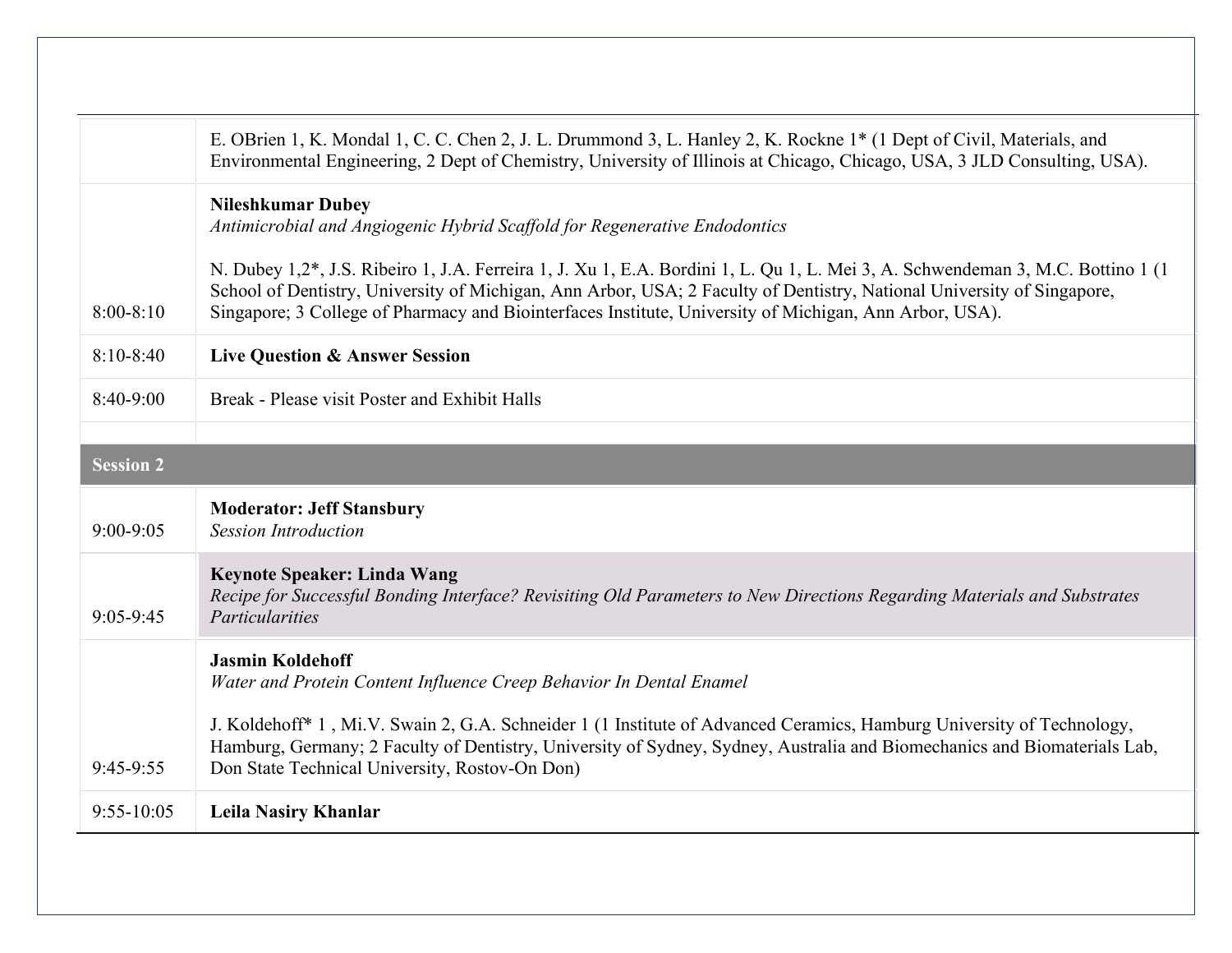|                                               | Silane Containing Universal Adhesive/Cement for Bonding to Silica-Coated High-Translucent Zirconia                                                                                                                                                                                                                                                                                                                                                                                                                                                                   |
|-----------------------------------------------|----------------------------------------------------------------------------------------------------------------------------------------------------------------------------------------------------------------------------------------------------------------------------------------------------------------------------------------------------------------------------------------------------------------------------------------------------------------------------------------------------------------------------------------------------------------------|
|                                               | L. Nasiry Khanlar*1, A. Abdou 2, T. Takagaki 3, S. Mori 4, T. Nikaido 3, A Zandinejad 5, J Tagami 1 (1 Department of<br>Cariology and Operative Dentistry, Tokyo Medical and Dental University, Japan; 2 Dental Biomaterials Department, Faculty of<br>Dentistry, King Salman International University, El Tur, South Sinai, Egypt; 3 Department of Operative Dentistry, Asahi<br>University, Japan; 4 Department of Chemical Science and Engineering, Tokyo Institute of Technology, Japan; 5 Department of<br>Comprehensive Dentistry, Texas A&M University, USA). |
|                                               | José Ignacio Zorzin<br>Self-Adhesive Luting Composites: Effect of Curing-Mode and Storage on Kic                                                                                                                                                                                                                                                                                                                                                                                                                                                                     |
| $10:05-$<br>10:15                             | A. Woeschler, R. Belli, U. Lohbauer, A. Petschelt, J. Zorzin* (Dental Clinic 1- Department for Operarive Dentistry and<br>Periodontology, Friedrich-Alexander-University Erlangen-Nuernberg, Germany).                                                                                                                                                                                                                                                                                                                                                               |
| $10:15-$<br>10:45                             | <b>Live Question &amp; Answer Session</b>                                                                                                                                                                                                                                                                                                                                                                                                                                                                                                                            |
|                                               |                                                                                                                                                                                                                                                                                                                                                                                                                                                                                                                                                                      |
| Friday, October 8, 2021                       |                                                                                                                                                                                                                                                                                                                                                                                                                                                                                                                                                                      |
| All times are reflective of Pacific Time Zone |                                                                                                                                                                                                                                                                                                                                                                                                                                                                                                                                                                      |
|                                               |                                                                                                                                                                                                                                                                                                                                                                                                                                                                                                                                                                      |
| <b>Session 3</b>                              |                                                                                                                                                                                                                                                                                                                                                                                                                                                                                                                                                                      |
| $7:20 - 7:25$                                 | <b>Moderator: Jason Griggs</b><br><b>Session Introduction</b>                                                                                                                                                                                                                                                                                                                                                                                                                                                                                                        |
| $7:25 - 8:05$                                 | <b>Keynote Speaker: Sabine Begand</b><br>Fracture Toughness of 3Y-TZP Zirconia Measured by the Chevron-Notch Beam Method -<br>A Round-Robin Study                                                                                                                                                                                                                                                                                                                                                                                                                    |
|                                               |                                                                                                                                                                                                                                                                                                                                                                                                                                                                                                                                                                      |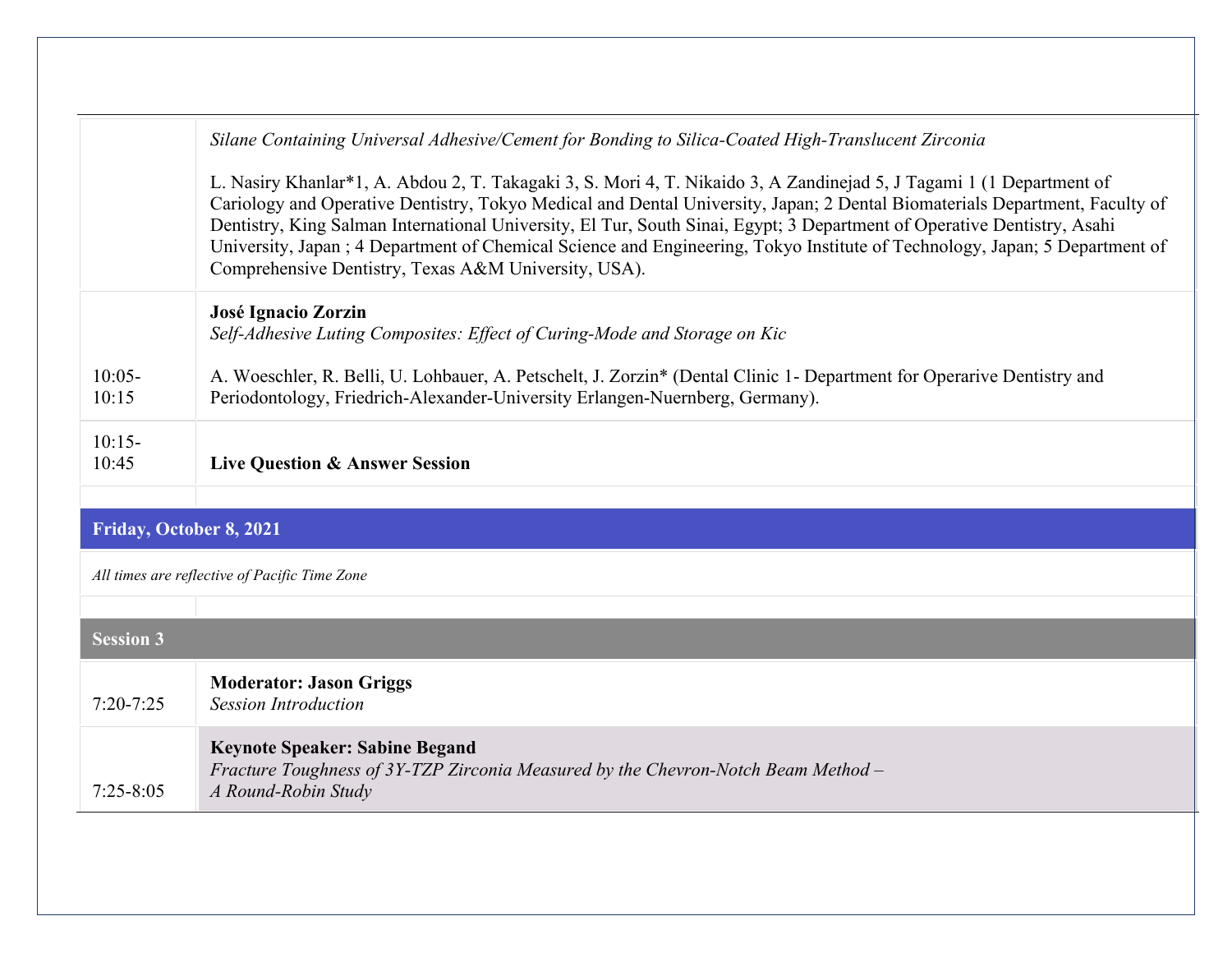| $8:05 - 8:45$     | <b>Keynote Speaker: Susanne Scherrer</b><br>Zirconia Connector Failures: Lessons to Learn                                                                                                                |
|-------------------|----------------------------------------------------------------------------------------------------------------------------------------------------------------------------------------------------------|
| $8:45-9:15$       | <b>Live Question &amp; Answer Session</b>                                                                                                                                                                |
| $9:15-9:35$       | Break - Please visit Poster and Exhibit Halls                                                                                                                                                            |
|                   |                                                                                                                                                                                                          |
| <b>Session 4</b>  |                                                                                                                                                                                                          |
| $9:35-9:40$       | <b>Moderator: Roberto Braga</b><br><b>Session Introduction</b>                                                                                                                                           |
| $9:40-10:20$      | <b>Keynote Speaker: Vinicius Rosa</b><br>Graphene: A Honeycomb of Opportunities for Dental and Biomedical Applications                                                                                   |
|                   | <b>Mateus Rocha</b><br>Algorithm to Predict the Final Color of Leucite-Reinforced Ceramic Restorations                                                                                                   |
| $10:20-$<br>10:30 | C. Kose 1,2, D. Oliveira 1, J.F. Roulet 1, P. Pereira 1, M.G. Rocha 1* (1 College of Dentistry, University of Florida, Gainesville,<br>USA; 2 School of Dental Medicine, Tufts University, Boston, USA). |
| $10:30-$<br>10:45 | <b>Live Question &amp; Answer Session</b>                                                                                                                                                                |
| $10:45-$<br>10:50 | <b>Moderator: Will Palin</b><br><b>Marshall Award Introduction</b>                                                                                                                                       |
| $10:50-$          | Marshall Award Finalist: Kartikeya Singh Jodha<br>Fracture Toughness and Fractal Dimension of Two Dental Glass-Ceramics                                                                                  |
| 10:55             | K.S. Jodha* 1, N. Kaur 1, S.M. Salazar Marocho 1, J.J. Mecholsky Jr. 2, S.T. Lirette 3, Y. Duan 1, J.A. Griggs 1 (1 Biomedical                                                                           |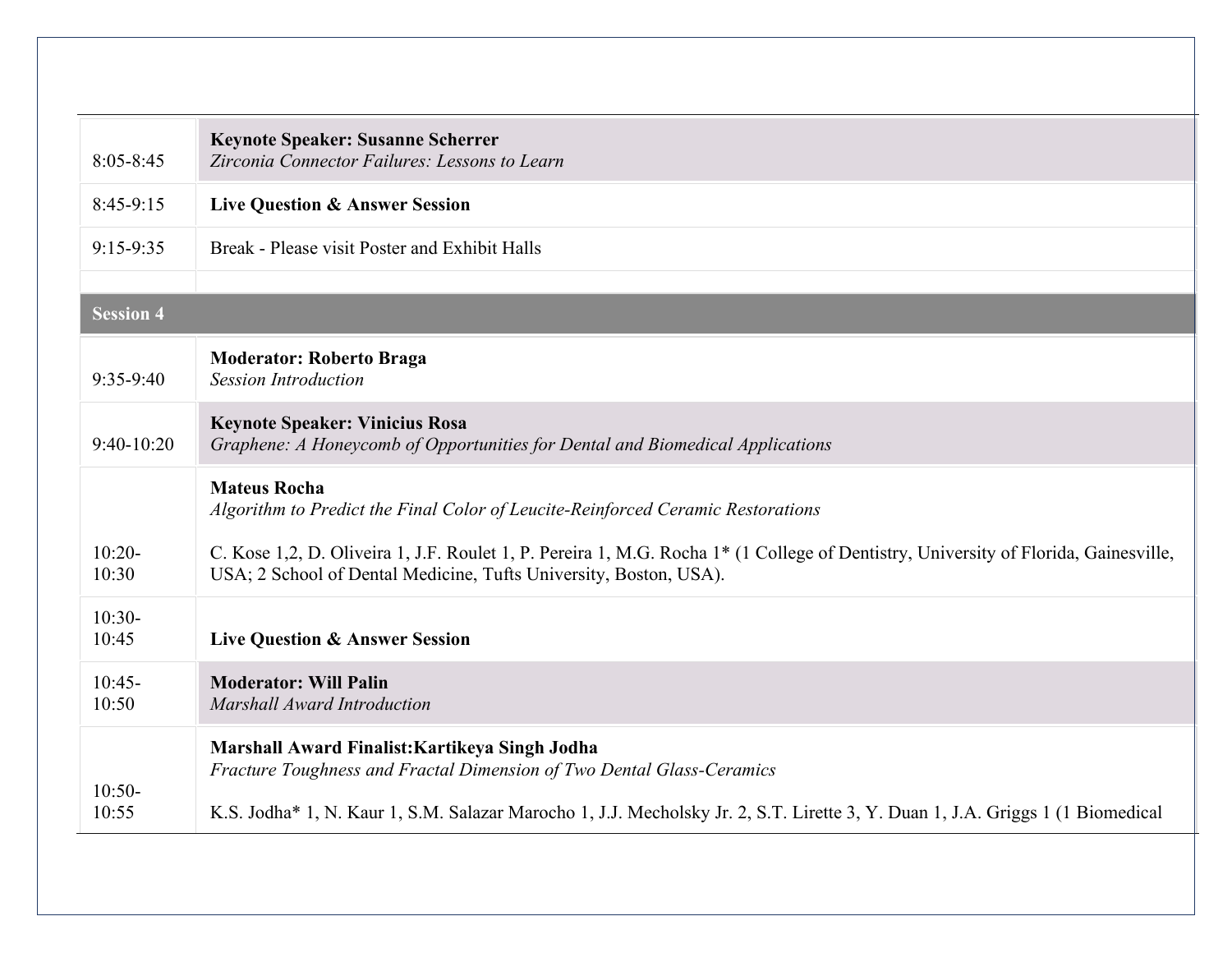|                                               | Materials Science, University of Mississippi Medical Center, Jackson, USA; 2 Materials Science and Engineering, Herbert<br>Wertheim College of Engineering, University of Florida, Gainesville, USA; 3 Data Science, University of Mississippi Medical<br>Center, Jackson, USA). |
|-----------------------------------------------|----------------------------------------------------------------------------------------------------------------------------------------------------------------------------------------------------------------------------------------------------------------------------------|
| $10:55-$<br>11:00                             | Marshall Award Finalist: Ana Paula Piovezan Fugolin<br>Fatigue-Crack Propagation in Thermosetting Polymers with Self-Healing Capability<br>A.P.P. Fugolin*, M. Logan, J.L. Ferracane, C.S. Pfeifer (Oregon Health & Science University, Portland, USA).                          |
|                                               | <b>Marshall Award Finalist: Patricia Comeau</b><br>Exploring the Inclusion of Photosensitive Compounds on Methacrylate-Based<br><b>Resin Properties</b>                                                                                                                          |
| $11:00-$<br>11:05                             | P. Comeau*, J. Burgess, N. Malekafzali, N. Rezqi Qomi, A. Manso (University of British Columbia, Oral Health Sciences,<br>Vancouver, Canada).                                                                                                                                    |
| $11:05-$<br>11:20                             | <b>Live Question &amp; Answer Session</b>                                                                                                                                                                                                                                        |
| $11:20-$<br>11:40                             | Break - Please visit Poster and Exhibit Halls                                                                                                                                                                                                                                    |
| $11:40-$<br>13:10                             | <b>ADM Business Meeting (Members Only)</b>                                                                                                                                                                                                                                       |
|                                               |                                                                                                                                                                                                                                                                                  |
| <b>Saturday, October 9, 2021</b>              |                                                                                                                                                                                                                                                                                  |
| All times are reflective of Pacific Time Zone |                                                                                                                                                                                                                                                                                  |
| <b>Session 5</b>                              |                                                                                                                                                                                                                                                                                  |
|                                               |                                                                                                                                                                                                                                                                                  |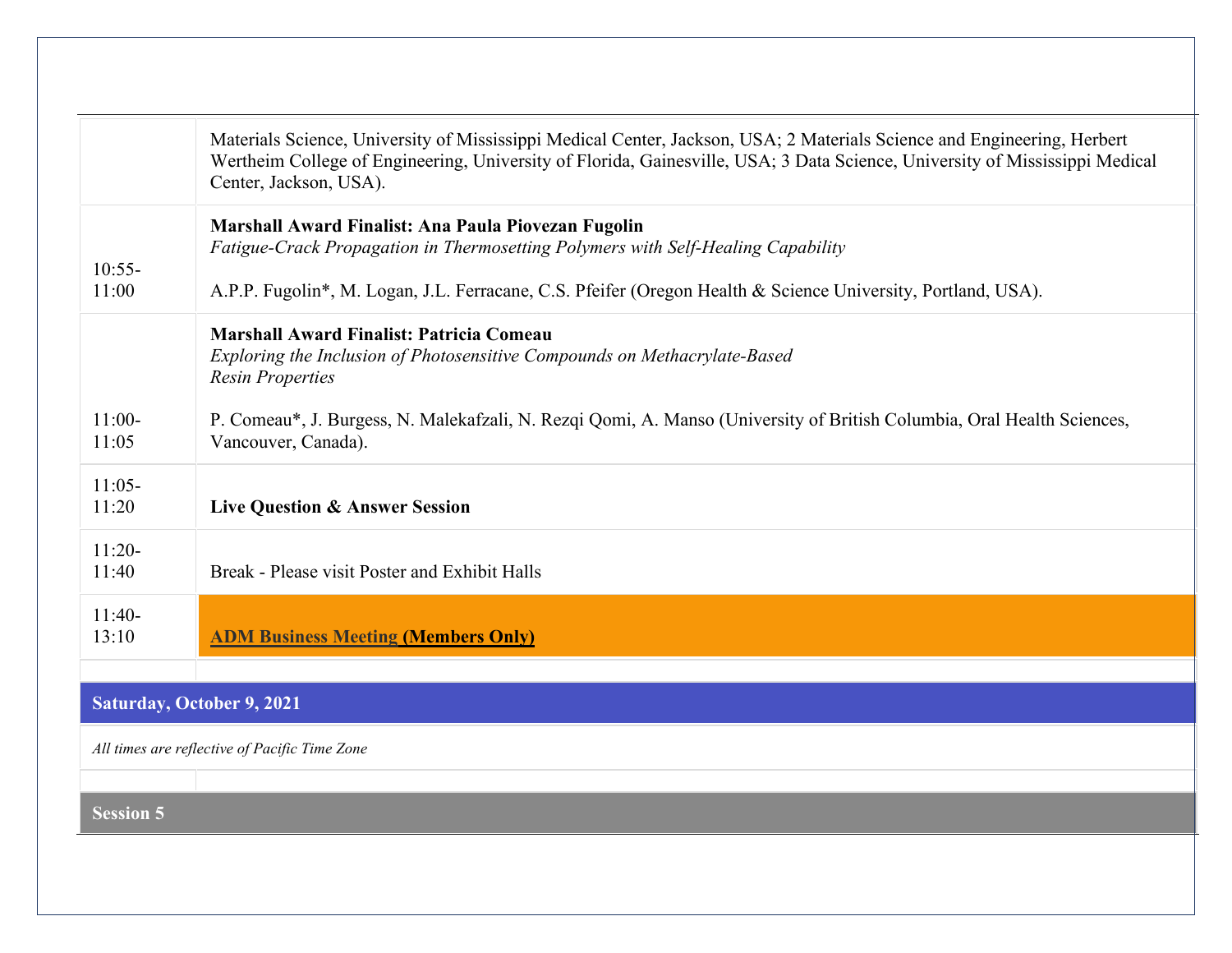| $7:00 - 7:05$    | <b>Moderator: Alex Fok</b><br><b>Session Introduction</b>                                                                                                                                                                                                   |
|------------------|-------------------------------------------------------------------------------------------------------------------------------------------------------------------------------------------------------------------------------------------------------------|
| $7:05 - 7:45$    | <b>Keynote Speaker: Yan Wang</b><br>Nanotubular Modification on Titanium Surface to Enhance Osteogenesis                                                                                                                                                    |
|                  | <b>Megha Satpathy</b><br>Effect of Dental Implant Design Parameters on its Fatigue Limit                                                                                                                                                                    |
| $7:45 - 7:55$    | M. Satpathy* 1, R.M. Jose 1, M.J. Sinclair 1, Y. Duan 1, A. Della Bona 2, J.A. Griggs 1 (1 University of Mississippi Medical<br>Center, Jackson, USA; 2 University of Passo Fundo, Passo Fundo, Brazil).                                                    |
|                  | Fei Lin<br>Fatigue Analysis of Restored Teeth Longitudinally Cracked Under Cyclic Loading                                                                                                                                                                   |
| $7:55 - 8:05$    | F. Lin* 1, A. Fok 2, R. Ordinola-Zapata 2, N. Ye 2, Y.C. Heo 2 (1 Department of Cariology and Endodontology, Peking<br>University School and Hospital of Stomatology, Beijing, China; 2 School of Dentistry, University of Minnesota, Minneapolis,<br>USA). |
|                  | Wondwosen Aregawi<br>Validation of Model Dental Restoration for Failure Prediction                                                                                                                                                                          |
| $8:05 - 8:15$    | W. Aregawi*, A. Zhang, R. Chen, B. Lima, C. Aparicio, J. Rudney, A.S.L. Fok (School of Dentistry, University of Minnesota,<br>USA).                                                                                                                         |
| $8:15 - 8:45$    | <b>Live Question &amp; Answer Session</b>                                                                                                                                                                                                                   |
| $8:45-9:05$      | Break - Please visit Poster and Exhibit Halls                                                                                                                                                                                                               |
|                  |                                                                                                                                                                                                                                                             |
| <b>Session 6</b> |                                                                                                                                                                                                                                                             |
|                  |                                                                                                                                                                                                                                                             |
|                  |                                                                                                                                                                                                                                                             |